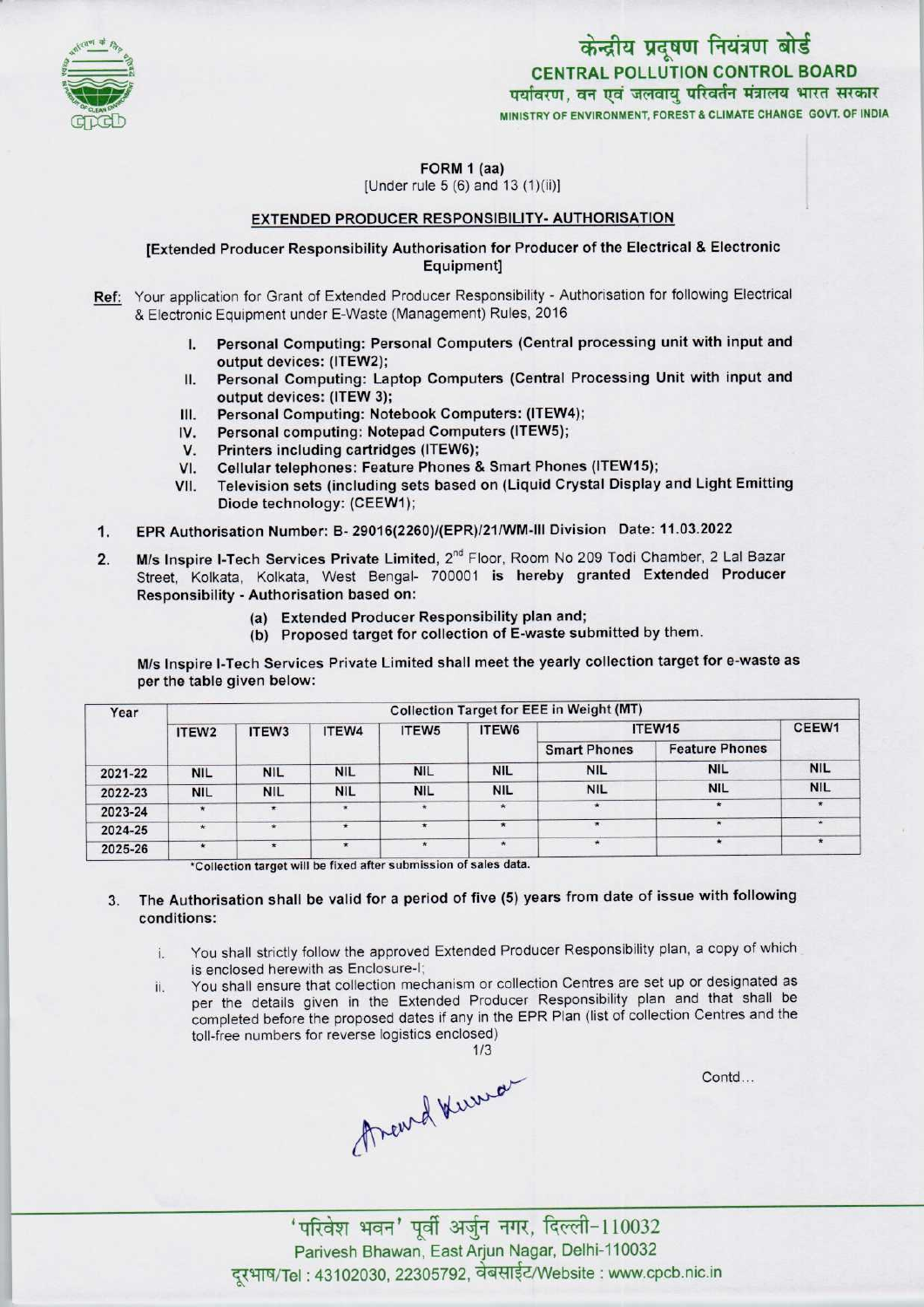

From pre page...

- iii. You shall ensure that all the collected e-waste is channelized to your PRO's M/s Hulladek Recycling Pvt. Ltd.. and record shall be maintained at dismantler/recycler, PROs and at your
- end.<br>
iv. You shall material records, in Form-2 of these Rules, of e-waste and make such records available for scrutiny by Central Pollution Control Board;
- v. You shall file annual returns in Form-3 to the Central Pollution Control Board on or before 30th day of June following the financial year to which that returns relates.

# vi. General Terms & Conditions of the Authorisation:

- a.The authorisation shall comply with provisions of the Environment (Protection) Act, <sup>1986</sup> and the E-waste (Management) Rules, 2016 made there under;
- b.The authorisation or its renewal shall be produced for inspection at the request of an officer authorised by the Central Pollution Control Board;
- c.Any change in the approved Extended Producer Responsibility plan should be informed to Central Pollution Control Board within 15 days on which decision shall be communicated by Central Pollution Control Board within sixty days;
- d. It is the duty of the authorised person to take prior permission of the Central Pollution Control Board to close down any collection centre/points or any other facility which are part of the EPR plan;
- e. An application for the renewal of authorisation shall be made as laid down in sub-rule (vi) of rule of 13(1) the E-Waste (Management) Rules, 2016;
- f.The Board reserves right to cancel/amend/revoke the authorisation at any time as per the policy of the Board or Government.

### vii. Additional Conditions: -

- a) That the applicant will submit annual sales data along with annual returns;
- b) That the applicant has to ensure that the addresses of collection points provided by them in their EPR Plan are correct and traceable and the collection points/centres are functional;
- c) That the applicant will submit revised application for grant of EPR Authorisation in case of applicant adding/changing PRO or changing its EPR Plan;



Contd...